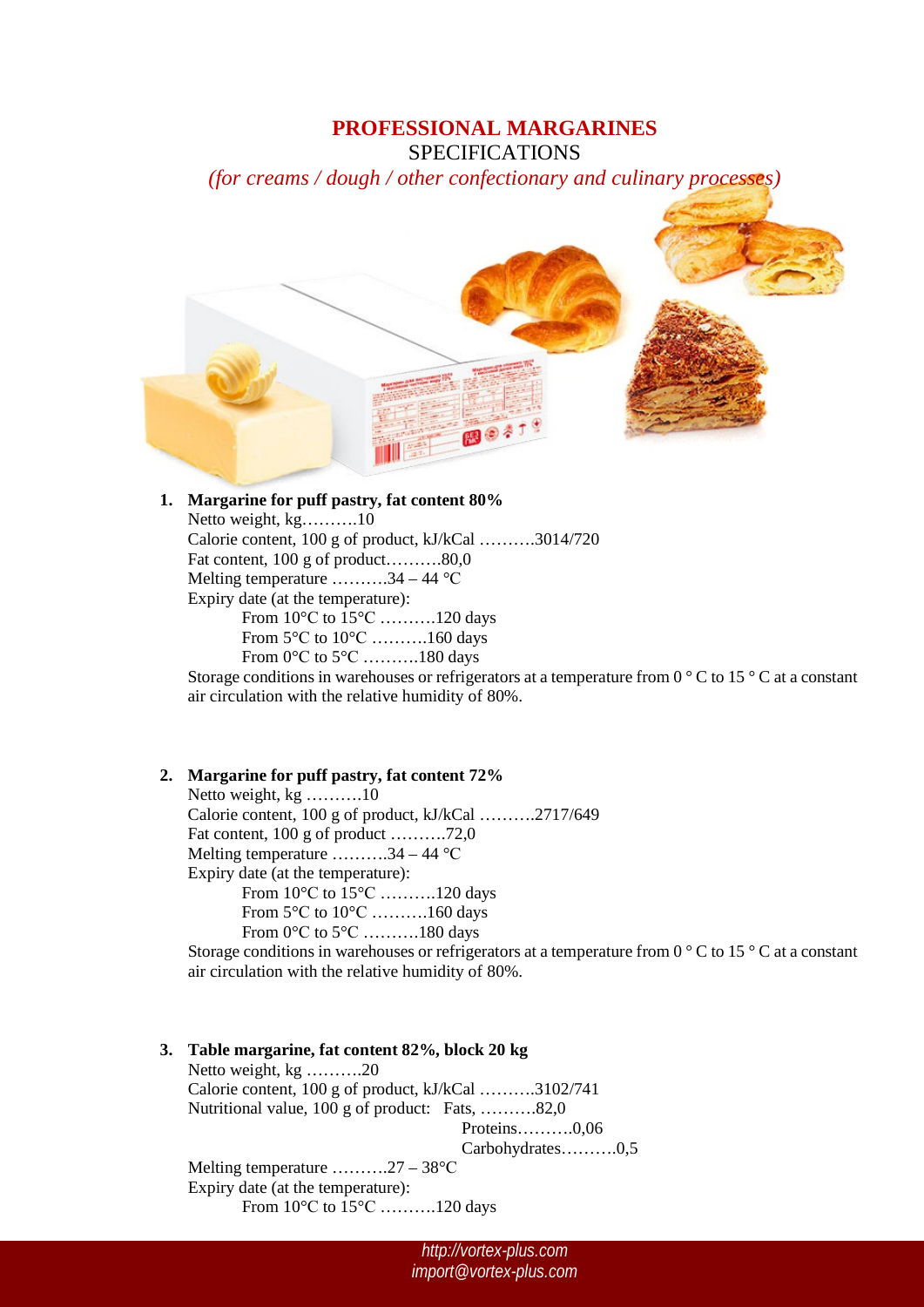From 5°С to 10°С ……….160 days

From 0°С to 5°С ……….180 days

Storage conditions in warehouses or refrigerators at a temperature from  $0^{\circ}$ C to  $15^{\circ}$ C at a constant air circulation with the relative humidity of 80%.

**4. Table margarine, fat content 72%, block 20 kg**

Netto weight, kg ……….20 Calorie content, 100 g of product, kJ/kCal ……….2721/650 Fat content, 100 g of product ……….72,0 Melting temperature ……….27 – 38°С Expiry date (at the temperature): From 10°С to 15°С ……….120 days From 5°С to 10°С ……….160 days From 0°С to 5°С ……….180 days

Storage conditions in warehouses or refrigerators at a temperature from  $0^{\circ}$ C to 15  $^{\circ}$ C at a constant air circulation with the relative humidity of 80%.

## **5. Margarine for creams, fat content 82%, block 20 kg**

Netto weight, kg ……….20 Calorie content, 100 g of product, kJ/kCal ……….3094/739 Fat content, 100 g of product ..........82,0 Melting temperature ……….27 – 28°С Expiry date (at the temperature): From 10°С to 15°С ……….120 days From 5°С to 10°С ……….160 days From 0°С to 5°С ……….180 days

Storage conditions in warehouses or refrigerators at a temperature from  $0^{\circ}$ C to  $15^{\circ}$ C at a constant air circulation with the relative humidity of 80%.

## **6. Margarine for creams, fat content 72%, block 20 kg**

Netto weight, kg ……….20 Calorie content, 100 g of product, kJ/kCal ……….2721/650 Fat content, 100 g of product ……….72,0 Melting temperature ……….27 – 38°С Expiry date (at the temperature): From 10°С to 15°С ……….120 days From 5°С to 10°С ……….160 days From 0°С to 5°С ……….180 days

Storage conditions in warehouses or refrigerators at a temperature from 0 ° C to 15 ° C at a constant air circulation with the relative humidity of 80%.

#### **7. Table margarine, fat content 60%, block 20 кг**

Netto weight, kg ……….20 Calorie content, 100 g of product, kJ/kCal ……….2265/541 Fat content, 100 g of product ……….60,0 Melting temperature……….27 – 38°С Expiry date (at the temperature): From 10°С to 15°С ……….120 days From 5°С to 10°С ……….160 days From 0°С to 5°С ……….180 days